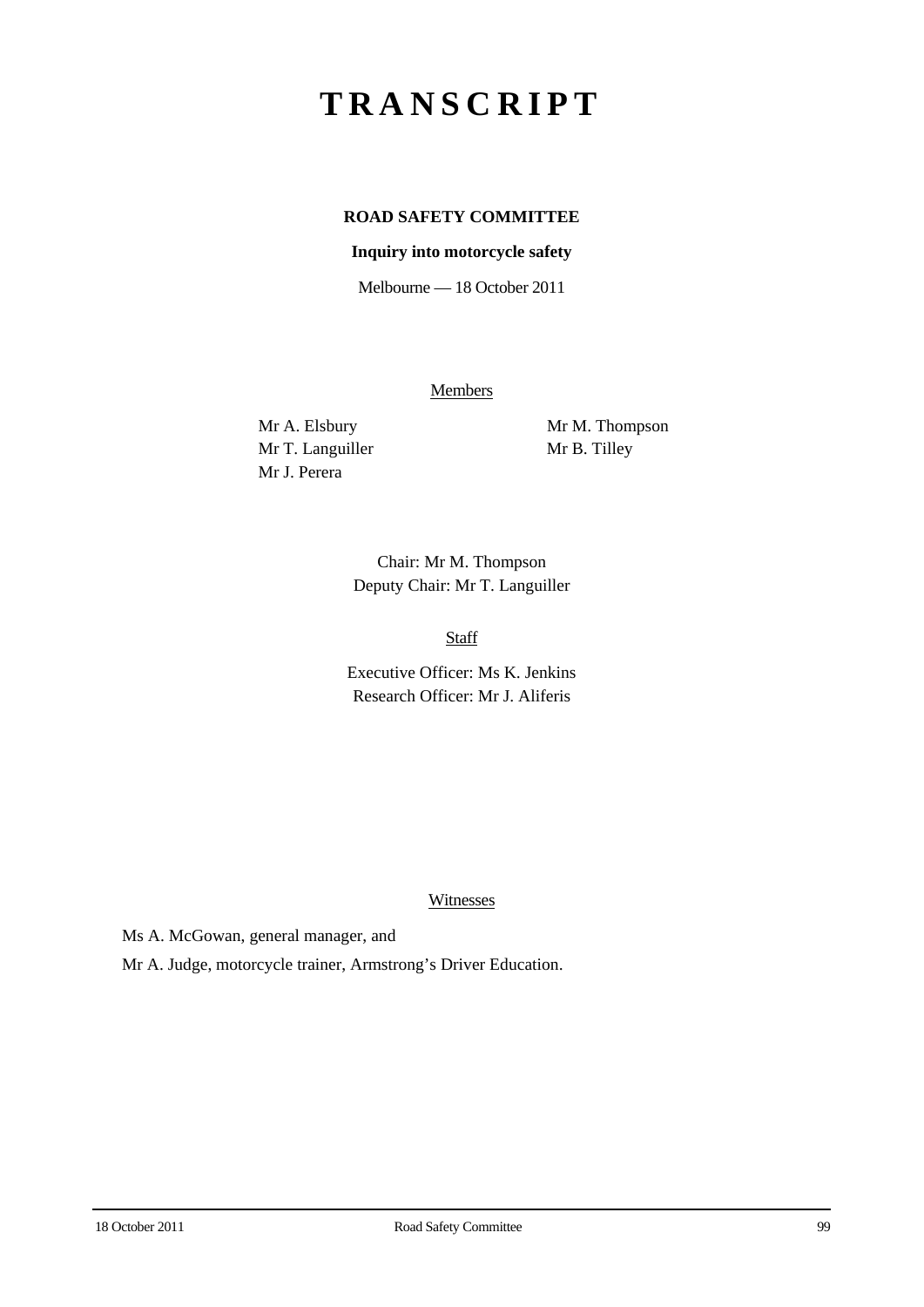**The CHAIR** — Thank you very much for joining our inquiry today. We have received some 68 submissions, and we are grateful for the public hearings to provide a further spotlight or focus on some of the matters arising. Hansard is recording proceedings. You have the benefit of parliamentary privilege for the present time; I trust you will not need it per se. Also, you will have the benefit of a transcript. If you could correct any typos and get it back to the committee, it is proposed that it will be placed online. I invite you to speak to your presentation, following which you will receive a robust series of questions from my colleagues, some of whom have undertaken recent learner driver education and have a particular vista of that experience. I welcome you to the committee and invite you to comment.

**Ms McGOWAN** — Thank you. To give you a bit of background, Armstrong's Driver Education has been in business for 50 years, mainly in the heavy vehicle and car licensing arena. In the last 10 years it has been involved with motorcycle licensing and training. I am an active member of the VicRoads accredited provider reference group, as is Amanda. We participate in the heavy vehicle and motorcycle licensing and training arena with regard to that particular group. In terms of our submission, we felt that we could legitimately comment on three sections within the scope of the inquiry, and we focused our submission around our knowledge and experience with the training and licensing facility we operate at Thomastown. We operate from just the one site in Thomastown. I listened with interest to Amanda's comments in relation to on and off-road components. Well done to you for going and getting your learners permit, because it is not easy. I have done it myself, and from that perspective it really does open your eyes to what is involved in the training.

In terms of our submission, there are two additional pieces of information we would like to provide. One is in relation to returning riders. Even though we touched on it very briefly in our submission, we feel that for people who obtain a licence, may ride for several years, have a break from riding and then return to riding after a several-year gap there is a need for some refresher training to be associated with them returning to riding. We feel there is a gap within the current system. We would also like to add to our submission that we feel that perhaps some high-visibility clothing designating an L rider and a P rider would help other users of the road to identify the level of skill that person has while they are on the road. They are the two things we felt we wanted to add that were not covered in our submission.

From our perspective, we believe that the level of training that is given varies across all of the providers, and we feel there should be a number of hours designated to the learning component before a person goes for their leaner permit assessment or licence assessment. The accredited providers that are currently operating are not required to be registered training organisations, although they are for the purposes of heavy vehicle licensing with VicRoads accreditation. We feel that allows the opportunity for the level of training to be at the discretion of the person running that operation rather than there being a mandatory standard that needs to be applied across the whole industry.

In relation to the minimum number of hours, we feel there is an opportunity for our learners permit program to have a minimum of 15 hours, with a component of at least 2 hours on-road prior to an assessment for the learners permit to occur. At the moment VicRoads does not designate a minimum number of hours for training. All that VicRoads mandates is the way the assessment is conducted and the facility in which the assessment is conducted, and we feel there is a requirement to put some minimum numbers of hours against the training.

In terms of licence testing, we also feel that a minimum number of 10 hours with at least a 5-hour component would be an appropriate level for a person, assuming that person has continued to ride from the time they obtained their learners permit to the time they are eligible to go for their licence. Also for returning riders, linking it with the renewal of their licence, there should be some mandatory training that occurs during that period as well. We would suggest a minimum of 10 hours, with 5 hours off-road, to be able to develop the road craft, road law and riding skills, and then an on-road component of 5 hours as well.

**The CHAIR** — Just to clarify, what do you mean by off-road?

**Ms McGOWAN** — At a training facility.

**Mr PERERA** — For those two elements you are recommending only 15 hours of mandatory training; is that right?

**Ms McGOWAN** — No. We recommend 15 hours in the lead-up to the learners permit assessment being undertaken.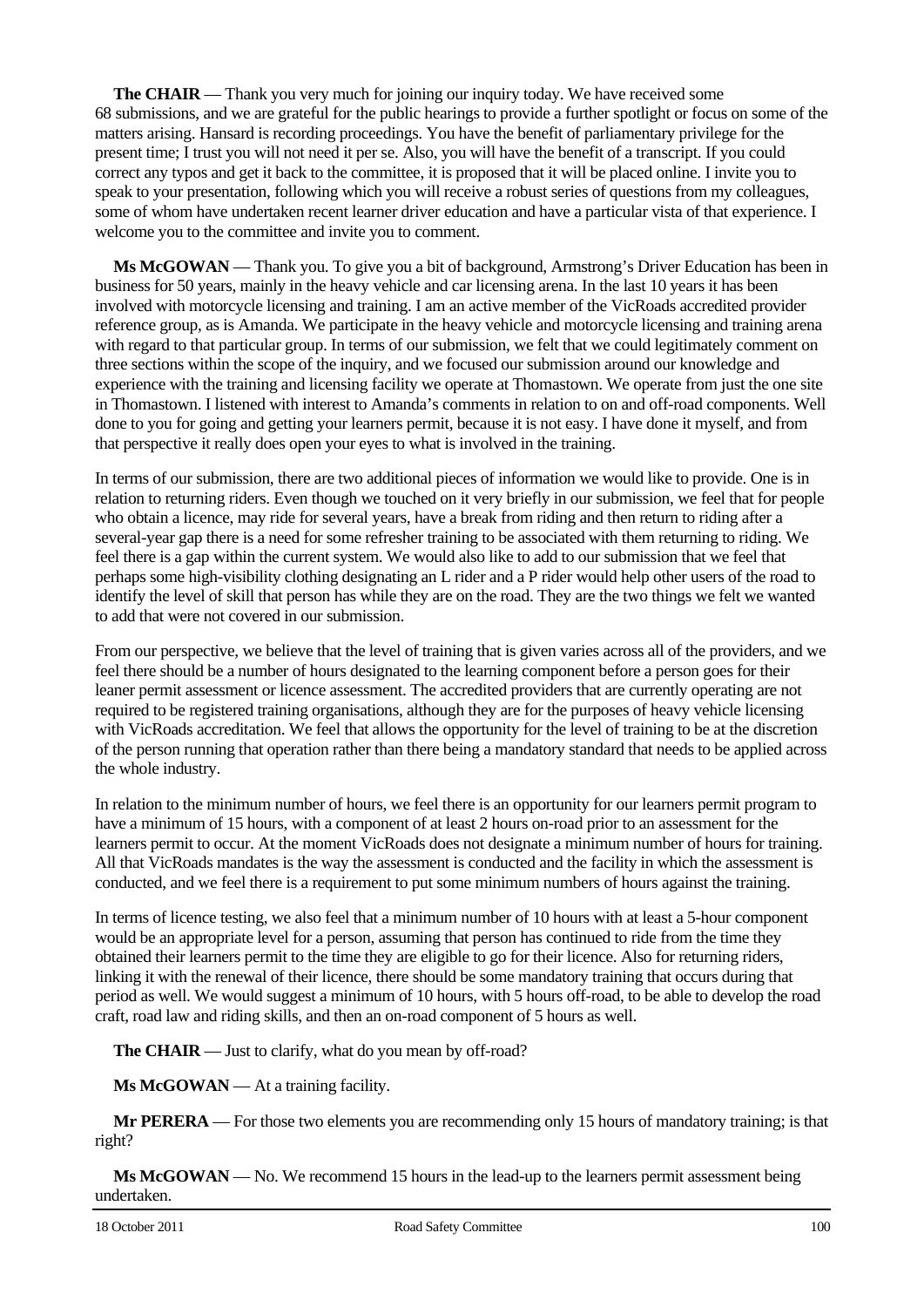**Mr PERERA** — You mentioned that it should be made mandatory that they should train on the road from the date they get their Ls to the time they sit for their Ps.

**Ms McGOWAN** — During that time they would be eligible to ride on the road, and as part of their process leading up to the licence assessment there should a minimum number of hours with a training provider that includes off-road — that is, facility-based — training and on-road training as well. There should also perhaps be a logbook involved in the learners permit to licence stage so that a person can record the number of hours. If they are a member of a club and riding with the club, perhaps it could be endorsed by the club as part of their participation in club runs and so on, which counts towards the fact that they are building the on-road skills they need when moving from Ls to Ps.

**Mr LANGUILLER** — What roles could clubs have in terms of health and training? Do you see a role for the clubs in addition to what they do normally?

**Ms McGOWAN** — I think that training providers and the clubs need to foster a much closer relationship and certainly ensure that there are regular opportunities for people to have some additional training or have access to trainers to be able to bounce ideas off them or get some further feedback from them in relation to how they can further improve their skill. We think there is a gap there between the providers and the clubs, and we should be fostering a closer relationship with them to help the participants develop their skills. I think that is also a good way with the returning riders as well to build in a component there so that they have access to the additional training that they need.

**Mr LANGUILLER** — If you are going to get a licence and you do not have a mate who you can ride with, how would you do it? You have got to do it on your own. A club perhaps could provide assistance with that.

**Ms McGOWAN** — Yes.

**Mr LANGUILLER** — And they do not do it currently, do they?

**Ms McGOWAN** — Not that I am aware of, unless there are — —

**Mr LANGUILLER** — Not in a formal way anyway. Thank you.

**Mr PERERA** — Your submission indicates that filtering is legal. Can you explain why you believe this is the case?

**Ms McGOWAN** — I will hand over to Adam on that one.

**Mr JUDGE** — According to the VicRoads manual. It states in there that lane splitting is legal as long as you are approaching a controlled intersection, that you have a red light and the traffic is stopped. The perception for most car drivers I suppose is just the motorbikes cannot wait and that it is illegal. It seems to agitate and irritate car drivers, but it is legal to do so.

**Mr LANGUILLER** — For the purpose of the record, given that the public will actually be reading the submissions, can you explain in plain English what 'filtering' means?

**Mr JUDGE** — Yes. If you have stopped at an intersection controlled by traffic lights and it is a dual carriageway — two lanes of traffic heading in the one direction — if the traffic has stopped, a motorcycle is allowed to ride between the traffic to get to the front of the queue.

**Mr TILLEY** — This is the training and the instruction that Armstrong's delivers to its drivers?

**Mr JUDGE** — No, but the question does come up.

**Mr LANGUILLER** — Do you see any benefits? What do you think about filtering? What does it mean in real terms?

**Mr JUDGE** — Especially for a novice rider I think it is quite dangerous. If you have had plenty of years experience and you are an accomplished rider, it is probably not quite so dangerous. It is probably not an ideal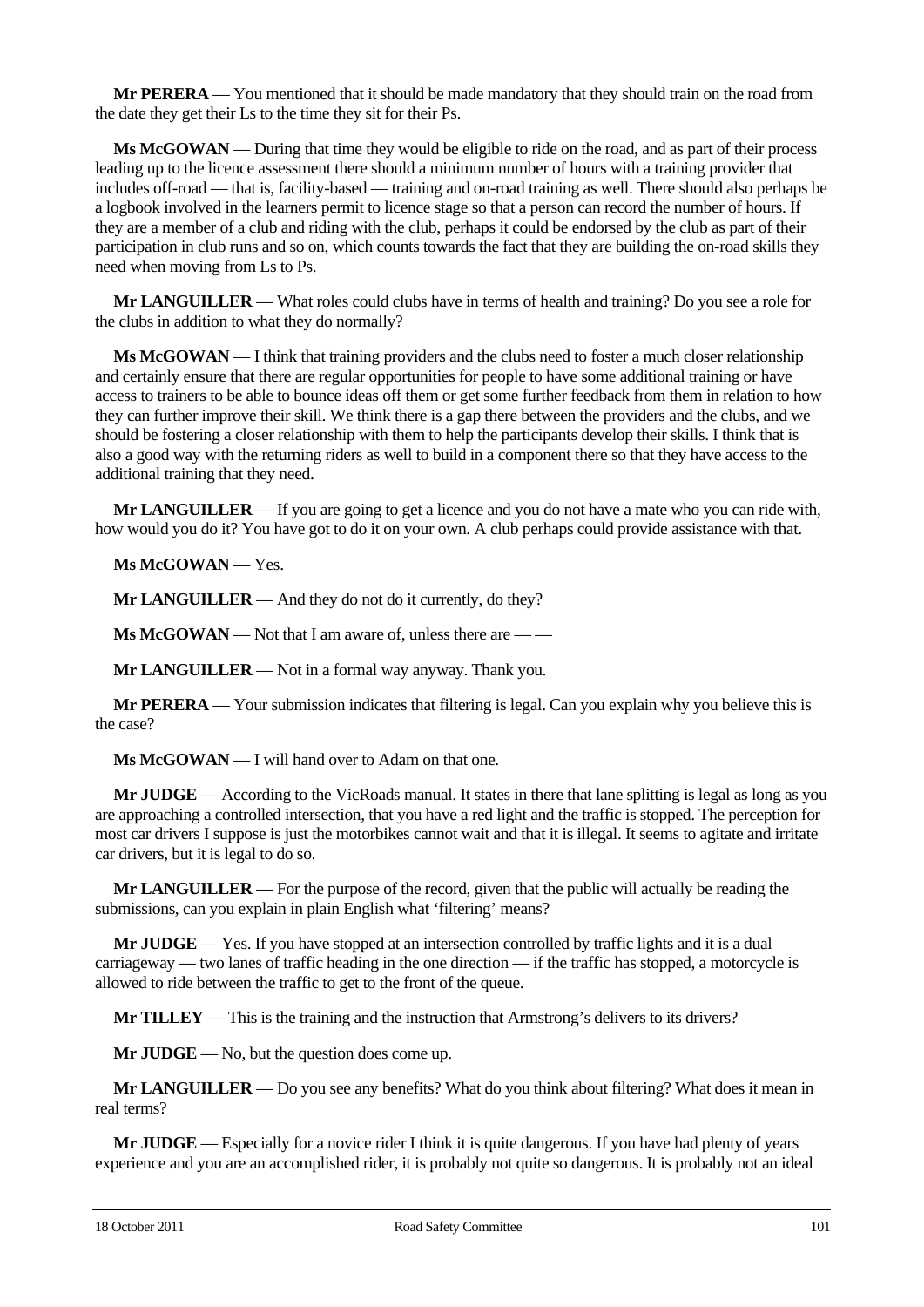practice, but if you are a novice rider — especially a learner — it is not something you would be promoting, and that is why we do not do it.

**Mr LANGUILLER** — Why do riders do it? Not the ones who are novices but the ones who are experienced. Why do they do it on the road?

**Mr JUDGE** — You can save yourself a lot of time, especially riding to work.

**Mr LANGUILLER** — Is there a safety component, for example? If you have got 10 000 cars behind you and a few trucks, I would probably want to be on the first line and take off. I am pretty sure I would.

**Mr JUDGE** — Yes.

**Mr PERERA** — But you can only do it when the red lights are on. Is that right?

**Mr JUDGE** — When the traffic is stopped.

**Mr PERERA** — Stopped, and the red lights are on?

**Mr JUDGE** — Yes. If the red lights are on and the traffic is still moving and approaching that intersection, it is not legal. That is how it is written in the VicRoads book.

**Mr PERERA** — At this stage it is not really policed, is it?

**Mr JUDGE** — I have not seen it policed. That is not to say that it is not.

**Ms McGOWAN** — The comment was in relation to the component of rider and driver attitudes towards each other. In relation to that specific component, we feel that if drivers were more aware of the fact that it is legal to do that in certain conditions, that may take away some of that irritation factor.

**Mr LANGUILLER** — My rear-vision mirrors sometimes get irritated, but I must tell you that I think there is some benefit in doing it properly anyway, but that aside!

**Ms McGOWAN** — Yes.

**Mr PERERA** — I lost one of my mirrors. Actually my understanding was that it is illegal.

**The CHAIR** — It may be helpful to the committee if you can refer us to the precise section of the rules or regulations that prescribe that.

**Mr JUDGE** — I do not have that with me.

**The CHAIR** — That is okay, but by way of follow up it would help our work to have that clearly enunciated to us so we have some information that prescribes the practice of filtering so that we can zero in on that.

**Mr ELSBURY** — My question is about ensuring that we have got the quality of riders going out onto the roads. What do you think would be an adequate penalty for providers who breach contract licence assessment requirements?

**Ms McGOWAN** — If you have breached them?

**Mr ELSBURY** — Yes.

**Ms McGOWAN** — I think that there should be penalties applied that remove their accreditation. That would be the most severe case, but certainly VicRoads needs to ensure that penalties are established and that they are applied, because at the moment that does not seem to be the case. My colleague Amanda mentioned different sets of rules for different providers, and certainly that can be seen to be the case, particularly where the providers are not required to be a registered training organisation for the purpose of delivering training and licensing on behalf of VicRoads.

**Mr ELSBURY** — So a bit more standardisation in what is being offered?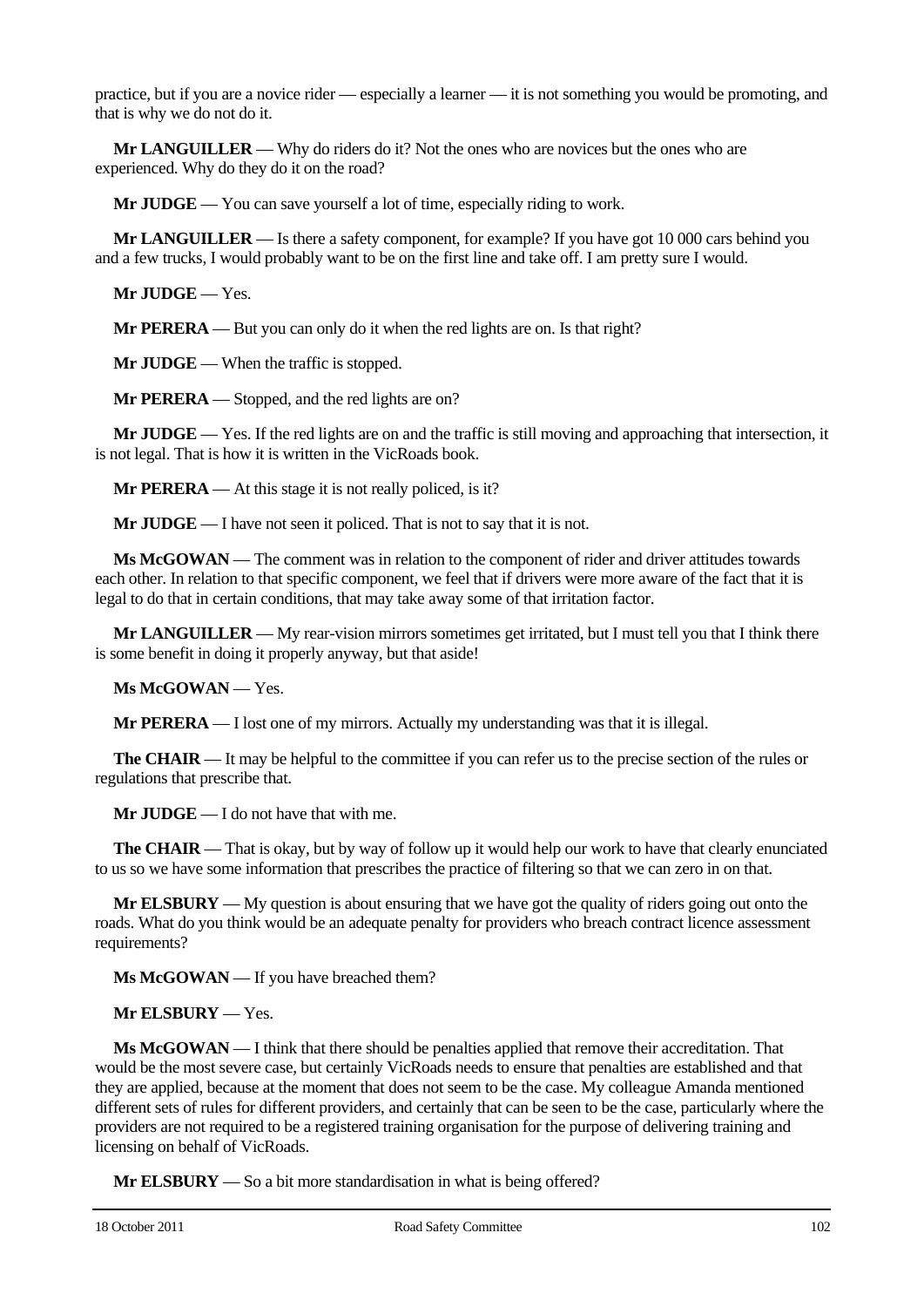#### **Ms McGOWAN** — Yes.

**Mr ELSBURY** — But not prescribing down to the letter.

**Ms McGOWAN** — Not prescribing down to the letter, but certainly there needs to be some rules within which we all operate — the standard of facility, the standard of trainer, the way that the training is conducted not just the licence assessment or the learner permit assessment, which is all they focus on at the moment. In one of our comments we felt that the audit process for VicRoads as well needs to improved and that it should not focus on documentation — it should focus on the quality of the training and licensing that is occurring.

#### **Mr ELSBURY** — Thank you.

**Mr LANGUILLER** — Thank you for your submission; it is a very useful and instructive one given your experience. Further to your last comment, can you elaborate on your statement that audits of providers should focus on the effectiveness of the licensing process rather than document control? How would you propose assessing effectiveness?

**Ms McGOWAN** — There are two ways to be able to do that. One is that VicRoads currently conducts surveillance audits when testing is occurring. It is our view that VicRoads should also play a minor role, but still a role, in the quality of the training that is being delivered. They focus only on the assessment, and the training is equally as important. In terms of the audit process, there should also be a requirement that a closer vehicle inspection should be done. Currently they may come out and look at certain motorcycles and check whether or not they are in good operating order. That can mean different things to different people. Some providers have all of their motorcycles registered, insured and roadworthy, whereas some providers do not have the same stringent boundaries applied, if you like, because they are not required to show evidence that the motorcycles are being kept and maintained in good order. For those people — —

**Mr LANGUILLER** — So they may not be roadworthy.

**Ms McGOWAN** — They may not be. It may be just the luck of the draw that when the auditor comes out to do a surveillance audit the headlight is not working on that particular day or the bikes that were put out for the purpose of the testing happened to be good order rather than looking at the whole fleet and making sure that the whole fleet is in good order. I am not sure that I have actually answered your question. In terms of the other audit requirements — and I am sure that VicRoads is doing this in house, if you like — making sure that a provider is not issuing more licences than can be reasonably issued during a given period of training.

**Mr LANGUILLER** — I am not sure that I understand what you mean by that.

**Ms McGOWAN** — If a provider has the resources of one trainer, then reasonably that trainer could train and assess, say, six people. If the provider is actually issuing more licences than can reasonably be issued by one trainer, then that shows the deficiency in the audit process and that should be addressed.

**Mr LANGUILLER** — It shows a lot of things. And do you think that happens in the market? I am not asking you for names; I am simply asking you do you think that happens.

**Ms McGOWAN** — Do I think that happens? Yes, I do think that happens.

**Mr TILLEY** — I just want to go back. Adam, when we were discussing filtering, you made a comment about being in the VicRoads book. Can you assist the inquiry by telling us which VicRoads book you were talking about?

**Mr JUDGE** — It is the rider handbook.

**Mr TILLEY** — All right. I am very interested in the contribution you have made in relation to the number of hours of riding, both in a safe driving environment and on-road. Speaking from personal experience, my entry into using and riding motorcycles was a four-week, continuous course through Defence, and that was —  $\overline{\phantom{0}}$ 

**The CHAIR** — Bill is otherwise a very quick learner, I might add.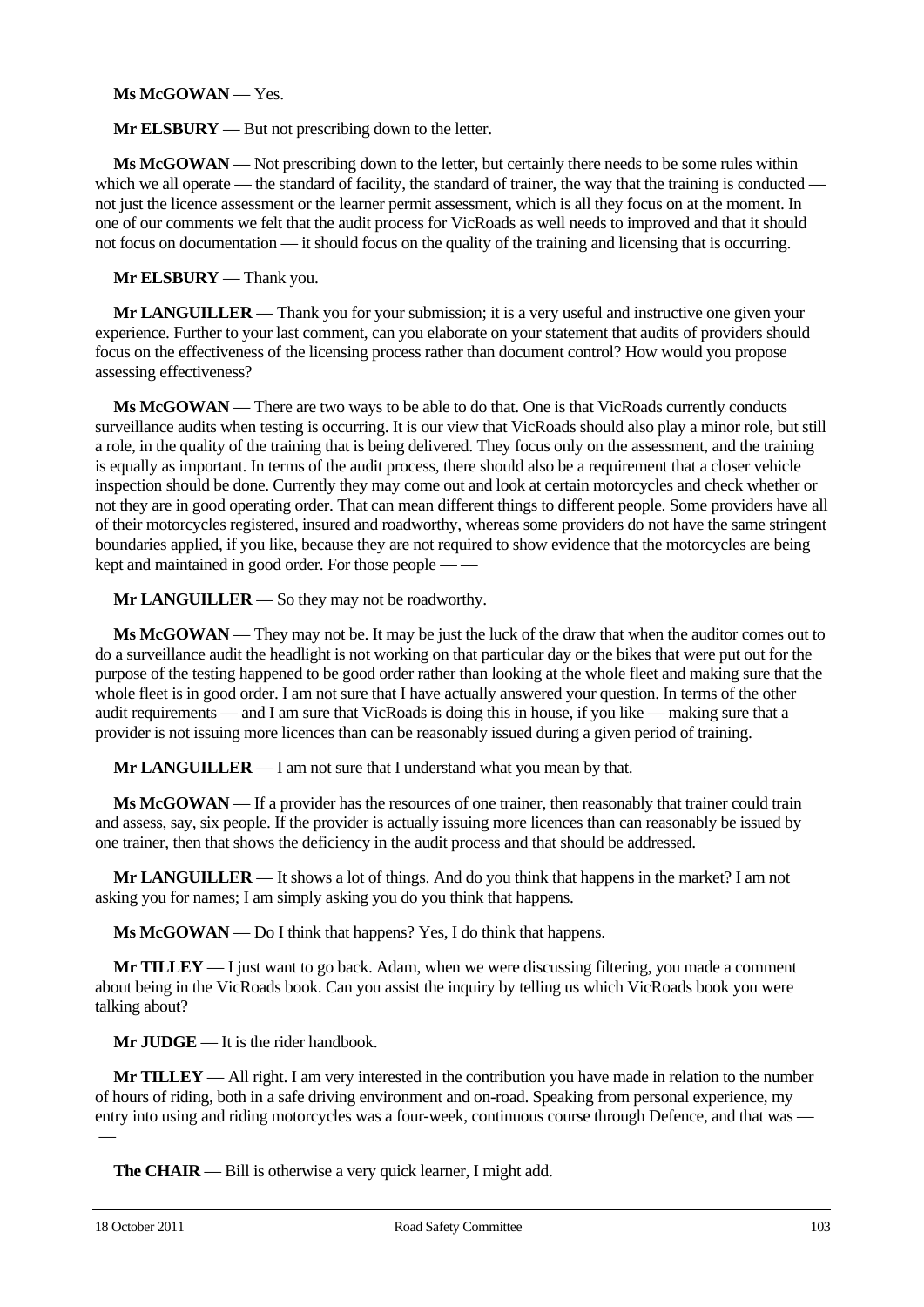**Mr TILLEY** — But that has not prevented me from some of the risky activities that are inherent with motorcycle riding and some of the injuries. In fact I am the recipient of a Veterans Affairs pension due to my motorcycle activities. What particular interests me is the discussion in your submission in relation to countermeasures and I would just like you to give us some further commentary in relation to countermeasures, particularly hazard perception, and why the training regime is not delivering these skills that are so inherently needed on the road for new and experienced riders. Could you explain what countermeasures are to the rest of the committee?

**Ms McGOWAN** — Do you mean countersteering?

**Mr TILLEY** — Countersteering, yes. Sorry, my apologies.

**Mr JUDGE** — That is okay. At the moment in the VicRoads learners assessment there is no need for countersteering; it makes no mention of it. As a training provider we introduced VicRoads to countersteering, but it is not in the course structure itself. The reason why I think it needs to be is because three months later they can come back and sit their licence if they want to and the majority of your test revolves around your defensive skills, one of those being countersteering and emergency braking. So I think some mention — maybe in the course structure — needs to be made in there. Maybe if they can be assessed on it to some extent in their learners course.

**Mr TILLEY** — If you could just expand for the rest of my colleagues on the committee exactly what countersteering is so they understand what the practice is. As an instructor — —

**Ms McGOWAN** — That is pretty much it.

**Mr TILLEY** — My colleague Andrew should know hopefully.

**Mr ELSBURY** — Yes, slight turn to the left and then a big turn to the right if you want to go right. A slight turn to the right and then a big turn to the left if you want to go left. It is not very intuitive to where you want to be.

**Mr LANGUILLER** — There is a future after politics for him. Employment opportunities.

**Mr ELSBURY** — I am sure you would like that, Telmo, but I am looking forward to a long career here, thank you, sir.

**Mr JUDGE** — Basically what it is is if you want to go in a particular direction, let us say if want to go to the left, what we tell our students is look to the left and put pressure on that left bar so it actually makes your front tyre point the opposite way momentarily. Just the idea of that tends to confuse a lot of people but that is why it is called countersteering.

**Ms McGOWAN** — And it is a valuable skill for people to have, to understand how the motorcycle actually moves.

**Mr ELSBURY** — I have to say we spent probably about half an hour on it even though it was not in the test.

**Mr TILLEY** — You do not go as far as laying the bike down for your students in sandpits, do you?

**Mr ELSBURY** — That would be get expensive, Bill.

**Mr TILLEY** — I suppose Defence is a big organisation.

**The CHAIR** — A number of submissions received by the committee state that the current training and licensing regime is inadequate, in that people who lack the skills or knowledge to ride a motorcycle are being passed. What responsibility do you think the providers have not to pass people who do not have the requisite skills to take up their learners permit?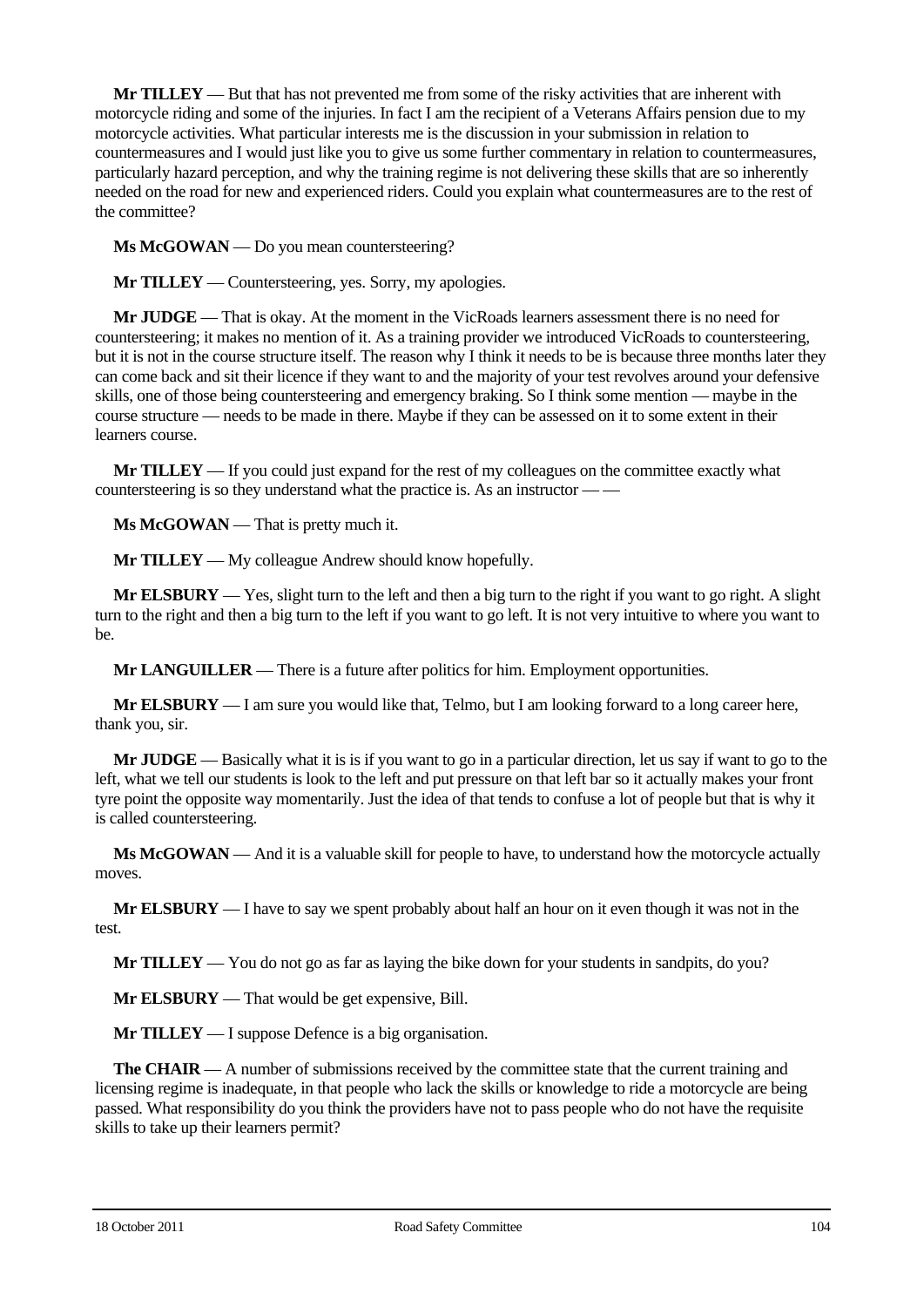**Mr JUDGE** — My understanding is that we do not have that ability to not issue somebody if they meet the VicRoads standard, if that makes sense. Mr Elsbury did the test a while ago. You would probably be the first to agree that it is a fairly simple and easy standard, isn't it?

**Mr ELSBURY** — Yes.

**Mr JUDGE** — A very basic standard.

**Mr ELSBURY** — Although I did have to redo one of the tests because I went a little bit hot on my left-hand turns.

**Mr JUDGE** — But like you said, you know when you are doing the neck-breaking speed of 30 kilometres an hour and then are expected to ride on the road with other traffic doing 50, 60, up to 110 kilometres an hour. I just think maybe the test standard needs to be a bit more difficult and a bit closer maybe to your normal road-going speeds and so forth. Part of both tests is an emergency braking exercise. The maximum speed for that exercise is 25 kilometres an hour.

**The <b>CHAIR** — Perhaps I will put my question again slightly differently. The suggestion in the question was that people are not meeting the current low standard set by VicRoads but are still being passed. Is that something that you see as being a practice in the industry?

**Mr JUDGE** — I can only speak on our behalf, and I would say no.

**Mr LANGUILLER** — Just in relation to your suggestion that TAC not cover permit or probationary riders if they choose not to wear protective clothing, how does that fit with the TAC — and we received submissions yesterday that they are a no-fault insurer. How would riders know that is approved given there is no Australian standard?

**Ms McGOWAN** — The point that we were making was that we know that there are riders out there who are riding without any protective clothing, so where they have made a conscious decision not to wear a helmet or gloves or appropriate clothing, it should not be just an automatic cover if something happens to them. They have made a conscious decision. We felt that if a person makes that conscious decision, that it should not necessarily flow through that they would be covered by the representatives there. There is an element of responsibility on the part of the rider, and if the rider is not following what they should be, then — —

**Mr LANGUILLER** — But put aside the wearing of a helmet, if I may, and I think it would be fair to suggest that you cannot put the helmet and protective gear in the same bag. Would that not be fair?

**Ms McGOWAN** — The two do go together.

**Mr JUDGE** — I suppose it is protective gear.

**Mr LANGUILLER** — It is required that you have to wear a helmet.

**Mr JUDGE** — And that is it, yes.

**Mr LANGUILLER** — And that is it, but it is not compulsory, not mandatory, that they wear protective gear. I wholeheartedly endorse the notion of wearing protective gear, but I am just trying to do some reverse thinking, if I may. I get the impression sometimes that we blame the victims, if you know what I mean, in terms of bike riders, whereas if it is not a requirement, if it is not part of the legal regulations and so on, why should we punish them?

**Ms McGOWAN** — Perhaps it should be part of the legal requirements that protective clothing be worn. That is probably more to the point — —

**Mr LANGUILLER** — Your comment is of course that TAC accepts all claims irrespective of that, and they do so for a reason — not because they are, if I might suggest, a benevolent organisation; they do it because they have to. I am just curious, and I do endorse your overall submission, in terms of how would you manage that. Rather than the suggestion or the proposition that TAC not support them, why not propose perhaps that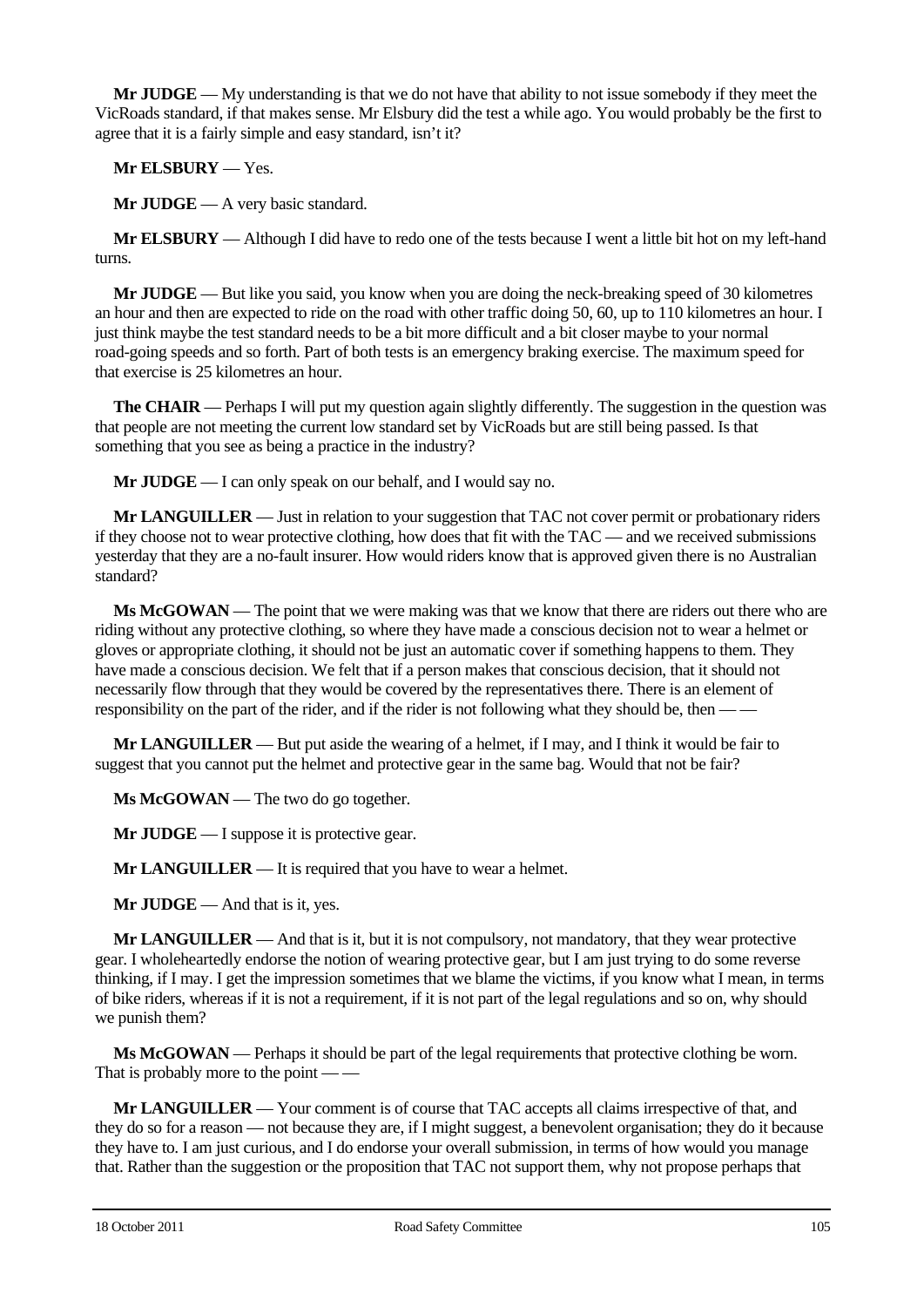you make it mandatory, in which case then you can or should have the expectation that all riders comply with the regulations?

**Ms McGOWAN** — And I would agree with that comment.

**Mr LANGUILLER** — You would agree?

**Ms McGOWAN** — Yes.

**Mr JUDGE** — It was just a way, really, of trying to encourage riders to wear the correct gear. **Mr LANGUILLER** — Look, I personally agree with that, but I am just trying to see if we can phrase it in a manner where we do not reinforce the culture of 'blame the rider' — and you would appreciate that.

**Ms McGOWAN** — Yes.

**Mr LANGUILLER** — And I am sure that you are not intending to do that, so I do say that very respectfully.

**Ms McGOWAN** — That is correct.

**Mr ELSBURY** — Just going on to the quality of the training that is being provided, and it has always been a thing that you would want to ensure — that your teachers or trainers are right up to spec — is it the provider's responsibility to ensure that their trainers and testers undergo regular training and development — that is, regardless of the standards set by VicRoads?

**Ms McGOWAN** — Yes, it is.

**Mr ELSBURY** — So they will go off and do a regular refresher?

**Ms McGOWAN** — Correct, and our trainers are also current riders. They are riding all the time, but we do expect that trainers participate in professional development activities.

**Mr JUDGE** — Next Friday?

**Ms McGOWAN** — Next Friday.

**Mr ELSBURY** — Next Friday, there we go.

**Mr PERERA** — Are you aware of motorcycle simulators, and if you are, do you use them? If not, would you consider using them in the future?

**Ms McGOWAN** — We do not have simulators at all. I am not familiar with simulators for motorcycle riding; I have no comment on that.

**Mr JUDGE** — I have seen them. I think there is definitely a lot of merit in them. They are not going to give you all the experience you need because obviously nothing compares to being out on the road itself, but as far as hazard perception and things like that go, they are great tools.

**Ms McGOWAN** — To support the training, not to replace the training?

**Mr JUDGE** — Yes, that is right.

**Mr PERERA** — You do not have any plans to introduce them?

**Ms McGOWAN** — No, not for the motorcycles.

**Mr PERERA** — Is it because it is costly, or you do not think there is value in it?

**Ms McGOWAN** — It is not something that we have considered, because we believe that an on-road component would be a far more valuable training facility than a simulator.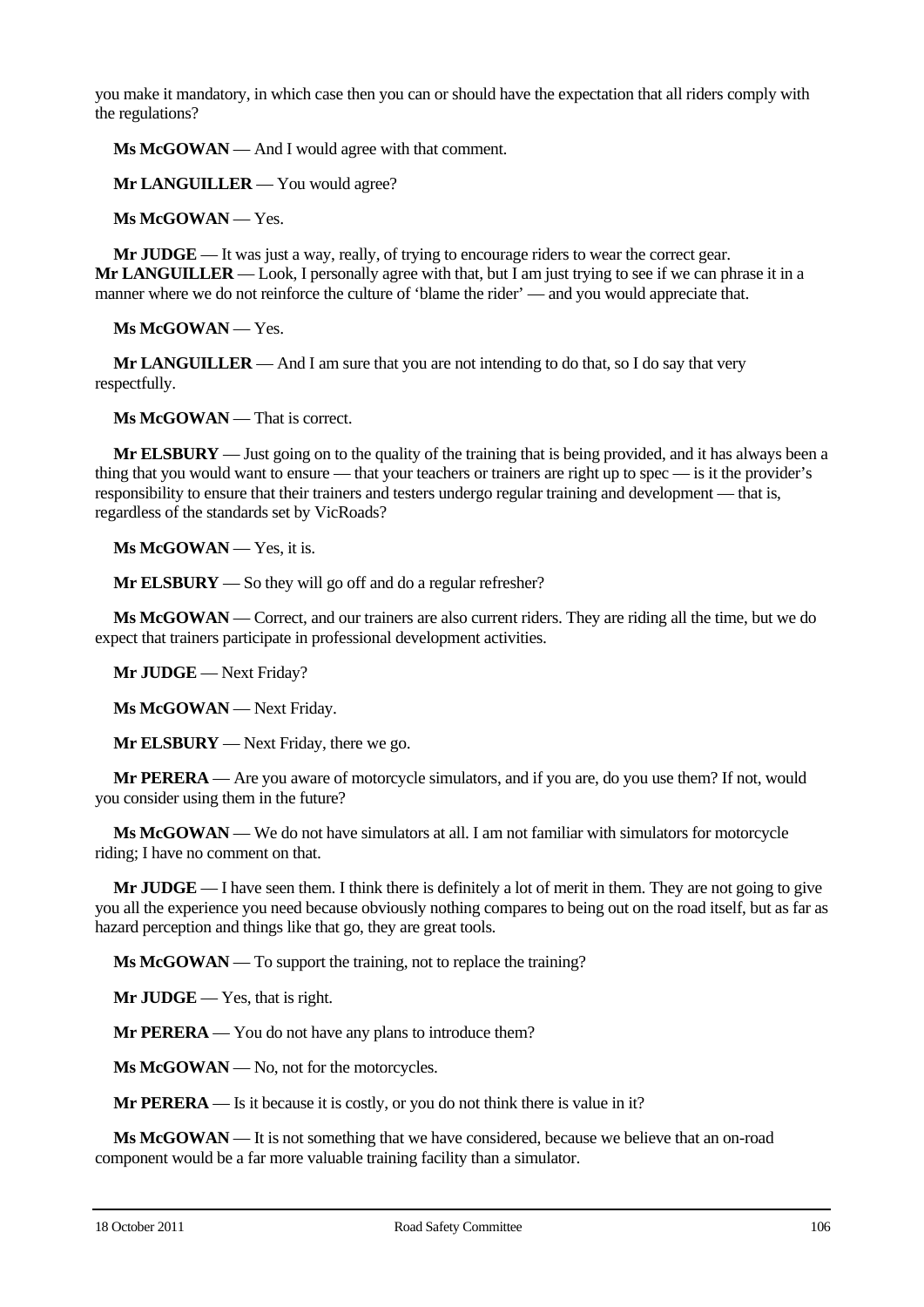**Mr ELSBURY** — I hate to pick on you, but we keep hearing about return riders. I am just wondering what the definition would be of a 'return rider', because someone who has not been on a bike for two years could considerably have their skills base and what would naturally have come to them reduced. Then you have people who have been 10 years off the bikes, and that is almost a situation of start from scratch again, so what would you define us being a return rider?

**Ms McGOWAN** — A return rider in the concept that we were talking about would be 10 years plus.

**The CHAIR** — Excuse me, Alene, just one comment — and this is partly for the record — the hearing facilities in the room are not good enough for members of the public who are here. I think we need to make that point with the people who organised the room, so that those that give up their days to sit in here do have a chance to hear every question and every answer as part of the process. Hansard is recording it, and those who want to read it will have that opportunity in a month's time. In the absence of there being good acoustic replay of your commentary— as you are quietly spoken, it would be very helpful if you are able to speak out, just so that those people in the room have a chance of hearing your wise words to our inquiry.

**Ms McGOWAN** — Certainly. In the context of our submission, we felt that an absence from riding for 10 years plus would contribute to a returning rider — that is, where they have gone through a 10-year licence renewal process, they would be considered a returning rider.

**Mr TILLEY** — Thank you today for giving up your time. I am not speaking on behalf of the committee, but I certainly do appreciate the evidence that you have given us today. You opened your submission with some points on returning riders and high-visibility clothing for learner riders. Taking those apart, what specific outcomes would you like to see come from this particular inquiry?

**Ms McGOWAN** — We would like to see a logbook being retained during the learner-to-licence period. We would like to see mandatory protective clothing being enforced, and we would like to see accredited training providers being required to be a registered training organisation, which is not currently the requirement; also that a minimum number of hours be attributed to training pre-licensing.

**Mr PERERA** — At the moment training providers are not RTOs?

**Ms McGOWAN** — They are not required to be an RTO.

**Mr PERERA** — Can anybody train, or how do they start — what are the legal requirements?

**Ms McGOWAN** — First of all, they would need to be an accredited provider through VicRoads, and they would need to have access to equipment and facilities in order to be able to deliver that training and licence assistance. It does not mean that they have to have the facilities; they can have access to them. The trainers need to have their certificate IV in training and assessment, and also to be current riders or to have a minimum of five years riding experience.

**Mr PERERA** — What difference would it make if they had to be an RTO?

**Ms McGOWAN** — From that perspective, they would be more focused on the training delivery and the standard of training; that there be appropriate documentation specifically for the training plans and the way the training is conducted and structured. At the moment, without those requirements, it can be pretty much at the discretion of the provider. There is no compliance there, if you like, in terms of what is required to be trained, or the standard at which that training needs to be to delivered.

**Mr PERERA** — A particular standard of training and the structures? Thank you.

**Mr LANGUILLER** — If I may, I note with interest — and I must tell you that it is something that has generated some interest — I quote your submission, 'Training providers and motorcycle clubs should create closer relationships to promote the value of ongoing training': can you elaborate further on that, please? How would you research that?

**Ms McGOWAN** — In that respect, building a relationship with the clubs to encourage clubs to participate in regular retraining and reskilling, if you like — that is what we believe should be fostered. It currently does not exist. Although I am aware of one training provider that has an ongoing relationship with, in particular, one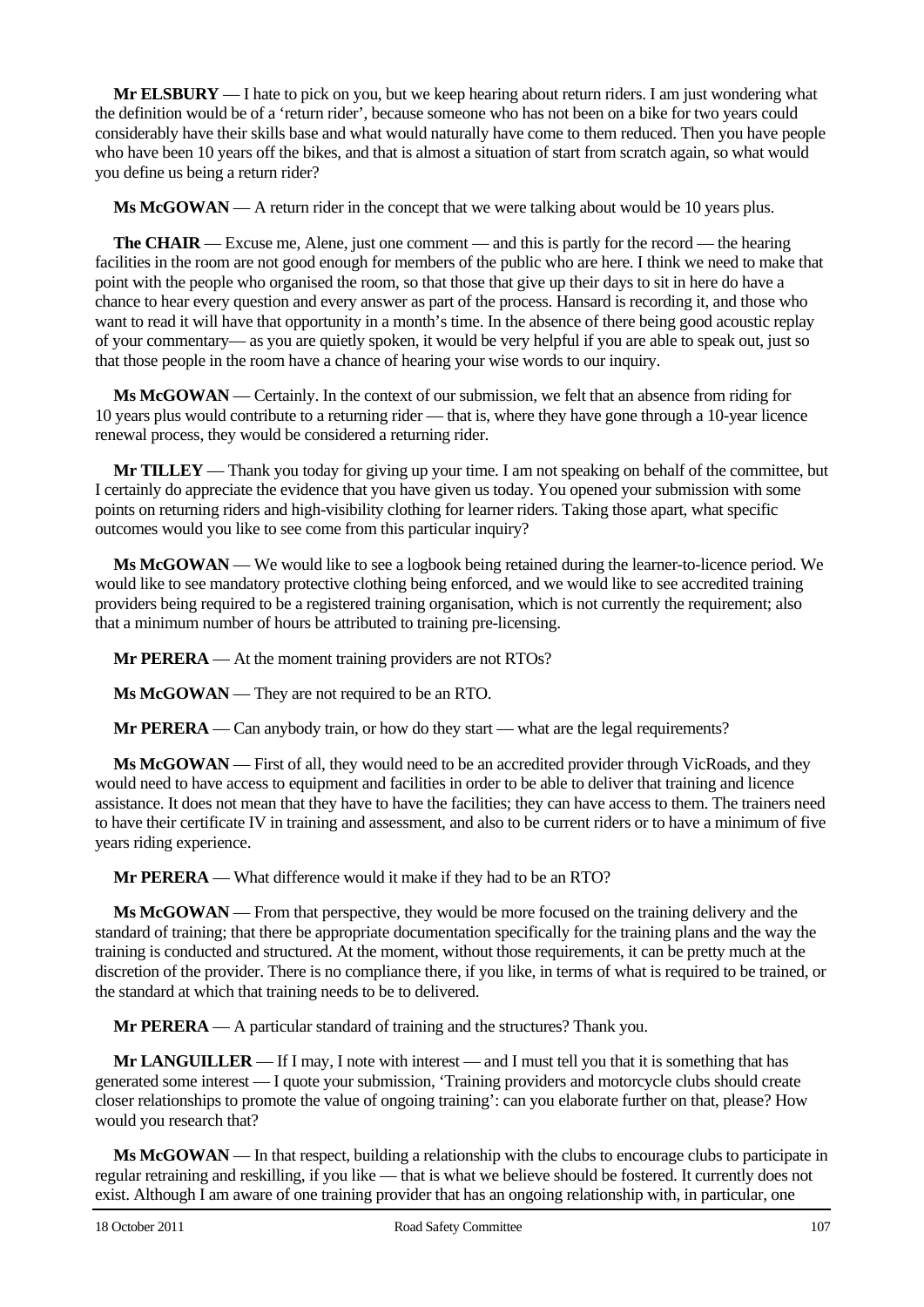club, which has a very large membership base. If providers and the clubs could work together to offer training days, perhaps, to be able to participate in some of the club runs and to provide feedback to some of the participants if they wanted that — ride with a buddy, if you like, and provide feedback through the clubs — it would be good.

**Mr LANGUILLER** — A mentoring type of exercise in the riding sense?

**Ms McGOWAN** — Yes.

**Mr LANGUILLER** — All right. Thank you.

**The CHAIR** — Thank you, and we have one more question.

**Mr ELSBURY** — In relation to your submission, you did mention about protective clothing having a fluorescent capacity to it. I have gone off and had a look at some gear — in case I should decide to purchase a bike. I have to say that most of it was black, grey, charcoal and every shade in between. What kind of colour are we talking about? I mean, some of them have got piping around the seams that is fluorescent — they will fluoresce when light hits them — but are we talking about almost forklift driver-style vests for everyone?

**Ms McGOWAN** — That would be one way of being able to identify learners, people on their L-plates and P-plates. The other would be in terms of the manufacturing of the actual suits. Perhaps you could comment a bit more on that one.

**Mr JUDGE** — Yes. I would not see a problem of putting on a normal high-vis vest, even with maybe an 'L' embroidered or stamped on the back. You could maybe have an orange vest with a 'P' on the back for the first 12 months after they obtained their riders licences. I agree, you go to the motorcycle shops and most of the vests are in very dark colours. Some of them do have that piping and other bright flashes on them, but predominantly they are really dark colours.

**Mr LANGUILLER** — Not for the record, but the colour red was popular among certain members of the committee.

**Mr ELSBURY** — I much preferred blue, but that is another story altogether.

**Mr PERERA** — Just a quick one. You talked about riding with a buddy — how do you do that? I mean, you are not allowed to ride with a pillion rider when you are on an L-plate.

**Ms McGOWAN** — Correct.

**Mr PERERA** — So, how do you do that, do you ride in parallel?

**Ms McGOWAN** — Yes.

**Mr PERERA** — Would that be helpful in an emergency, or in a situation?

**Ms McGOWAN** — And also with the helmet-to-helmet communications.

**Mr PERERA** — Sorry?

**Ms McGOWAN** — The options would be to ride with a person in parallel, or behind, and give them feedback on what they are doing correctly; you would have to have regular stops so that you could provide feedback through one another. And there are some helmet-to-helmet communications available, though I personally do not know anything about those.

**Mr ELSBURY** — Some of the Bluetooth things.

**Ms McGOWAN** — That would be another way of being able to communicate with another rider.

**Mr PERERA** — Thank you.